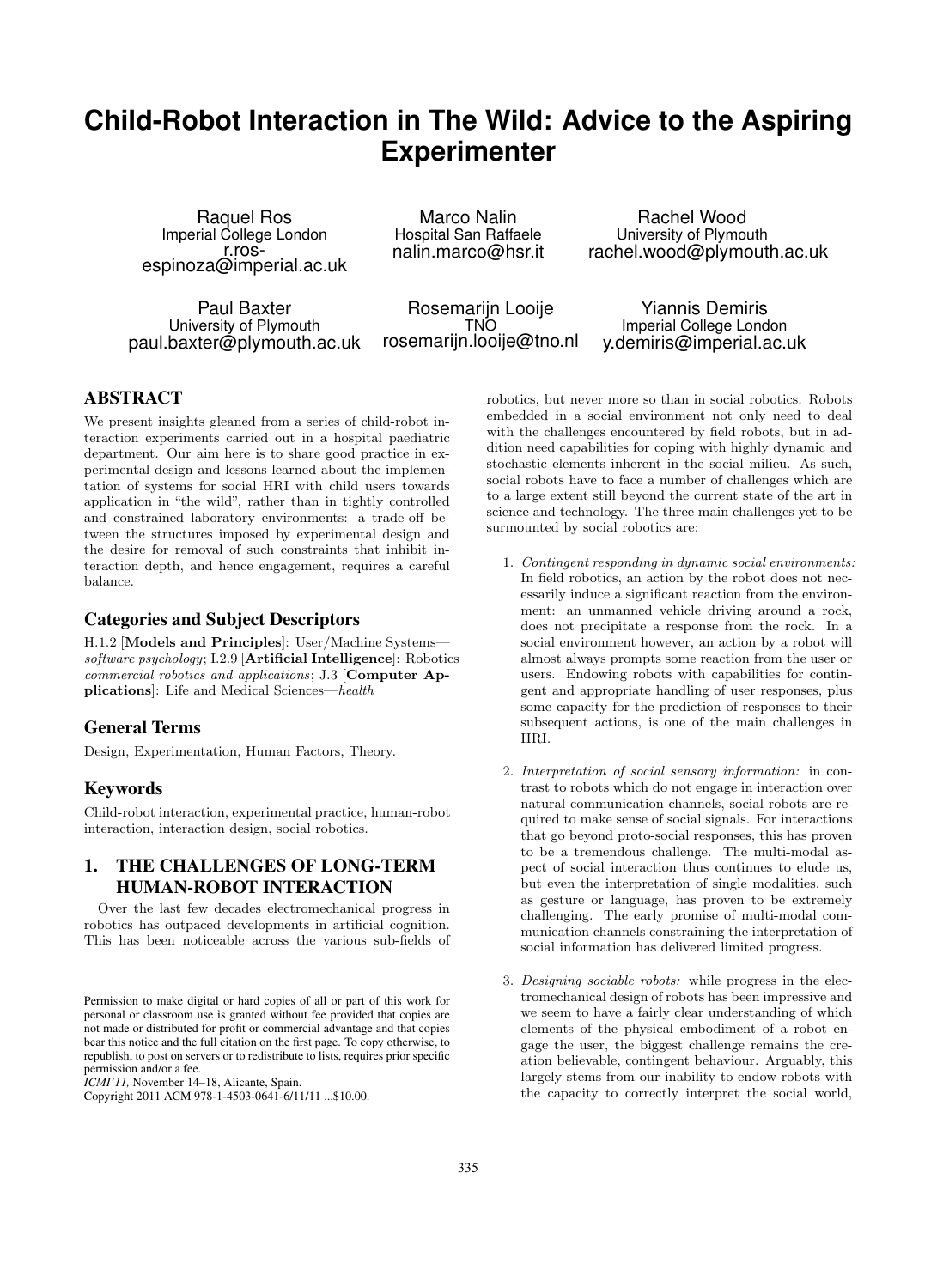thus hampering their ability to construct appropriate responses (i.e. linking points 1 and 2, above).

As such, the study of multi-modal human-robot interaction has been largely performed through using Wizard of Oz (WoZ) techniques, whereby an operator stands in for the socially cognitive capacities of the robot. Clearly, WoZ does not necessarily in itself form a problem: for some applications of human-robot interaction remote control suffices. The use of robots to interact with children with Autistic Spectrum Disorders, for example, seems promising and does not necessarily require the robot to be autonomous [11]. However there are application domains in which WoZ control is simply not sufficient or practicable for real-world applications.

We wish to use this paper to share good practice and insights gained from a series of human-robot interaction experiments executed in the paediatric department of a hospital. Too often, valuable practical information is glossed over in publications and is only accessible through word of mouth, the practice of experimentation being almost seen as trivial compared to the empirical data gathered from studies. We aim to redress this imbalance and in the next sections will give an overview of evaluation methods which we have successfully and less successfully used in child-robot interaction studies, hoping to provide some hard-won insights into the design of child-robot evaluation studies.

## 1.1 Child-robot interaction

It is clear that social interaction with robots is challenging, but there is a point of entry to human-robot interaction which is, in some respects at least, easier. Children, for reasons not fully understood, respond much more readily and strongly to social robots. As such, human-robot engagement is significantly more easily attained with younger children than it is with adolescent or or adult users. Shortterm human-robot interaction is the low hanging fruit of the field, toddlers and young children respond very well to robots with a very basic social repertoire. Several studies have even shown how such social interaction with robots can be temporally extended.

Tanaka et al, for example, showed how a small humanoid robot was perceived as social agent by toddlers (1.5 to 2 years of age) and how the quality of the interaction improved as the robot spent more time in the day care centre [17]. The robot had a wide repertoire of behaviours, but it appeared that simple reactive routines (for example, touching the head resulted in the robot playing a pre-recorded giggle) were surprisingly effective at engaging the young children.

Tanaka et al. concluded that for this particular age-group haptic interaction is highly salient, an interpretation supported by the finding that participants often touched and hugged the robot. Higher-level behaviour, such as linguistic interaction, was not implemented and seemed unnecessary to engage children in this age range. Kanda et al. introduced a humanoid robot in a primary school setting, with children aged between 10 and 11 years. The robot was able to identify children using RFID tags and used a gradual "unlocking" of new behaviours and sharing of "secrets" as children interacted with it as a means to maintain their engagement over an extended period of time. While some of the children stayed engaged over the full duration of the experiment (2 months ), about 2/3 of the children gradually lost interest. It was unclear if this was due to the robot's behaviour, or due to other external factors [6].

These findings serve to demonstrate two fundamental issues in the design and implementation of robots intended to engage socially with human users. Firstly, the problem of age, young children are very willing endow the behaviour of artificial agents with social meaning and to interact with them accordingly. This finding may well reflect the predominance of imaginative play as a means for exploring and learning about the world in early childhood. Older children appear to be less likely to view a robot as a social actor and maintaining their engagement is more challenging.

The second issue concerns the interactive complexity of the system. Tanaka [17] found a simple, reactive giggle behaviour to be highly effective in engaging young children. It is reasonable to expect that in order to engage with older users a robot would require more complex behaviours and a richer repertoire of social responses. Yet Kanda's findings provide evidence for a phenomena which is easily observed in HRI, the more sophisticated the robot, the greater a user's expectations of it and thus the greater the risk of their disengaging on discovering the system's limitations.

# 2. THE ALIZ-E PROJECT AND INTERAC-TION SCENARIOS

The ALIZ-E project<sup>1</sup> seeks to address the challenges in human-robot interaction described above by emphasising the principle of coordinated multi-modal, any-depth, interaction. The aim is to develop the state-of-the-art in humanrobot interaction through the application of this principle to the development of companion robots for children engaged in residential treatment programmes in a hospital environment, lasting on the order of four to five days. It is thus necessary to provide the companion robot with the capacity for extended interaction, and over multiple, separate interaction episodes. The maintenance of engagement with the child over this time is of central importance: the multimodal approach must support an engaging, naturalistic interaction. There is an additional emphasis on robust interactions, where the robot should be capable of sustaining an interaction (albeit in a more limited fashion) in the face of partial disruption to some of its capabilities (i.e. any-depth).

Despite the particular application domain for this project being child-robot interaction in a hospital setting, the issues involved are general to the wider concerns of HRI. The question of how engagement should be maintained is brought into sharper focus with the emphasis on extended interactions, for two reasons. Firstly, and almost trivially, there is more time/scope for errors to occur, leading to a breakdown in engagement. Secondly, with multiple interaction episodes, with a potentially variable amount of time between them, comes increase variability in the context of interaction, requiring differing social behaviours, all of which must be handled. Indeed, the emphasis on robustness is important for a similar reason: since engagement over multiple interaction episodes is likely, for children in particular (see above, section 1.1), to be linked to the naturalistic, adaptive nature of the robot. Given that the goal is multi-modal interaction, should one of the interaction modalities fail (either through technical failure, or environmental constraints), then the interaction should not stop, but should gracefully degrade,

<sup>1</sup>http://www.aliz-e.org/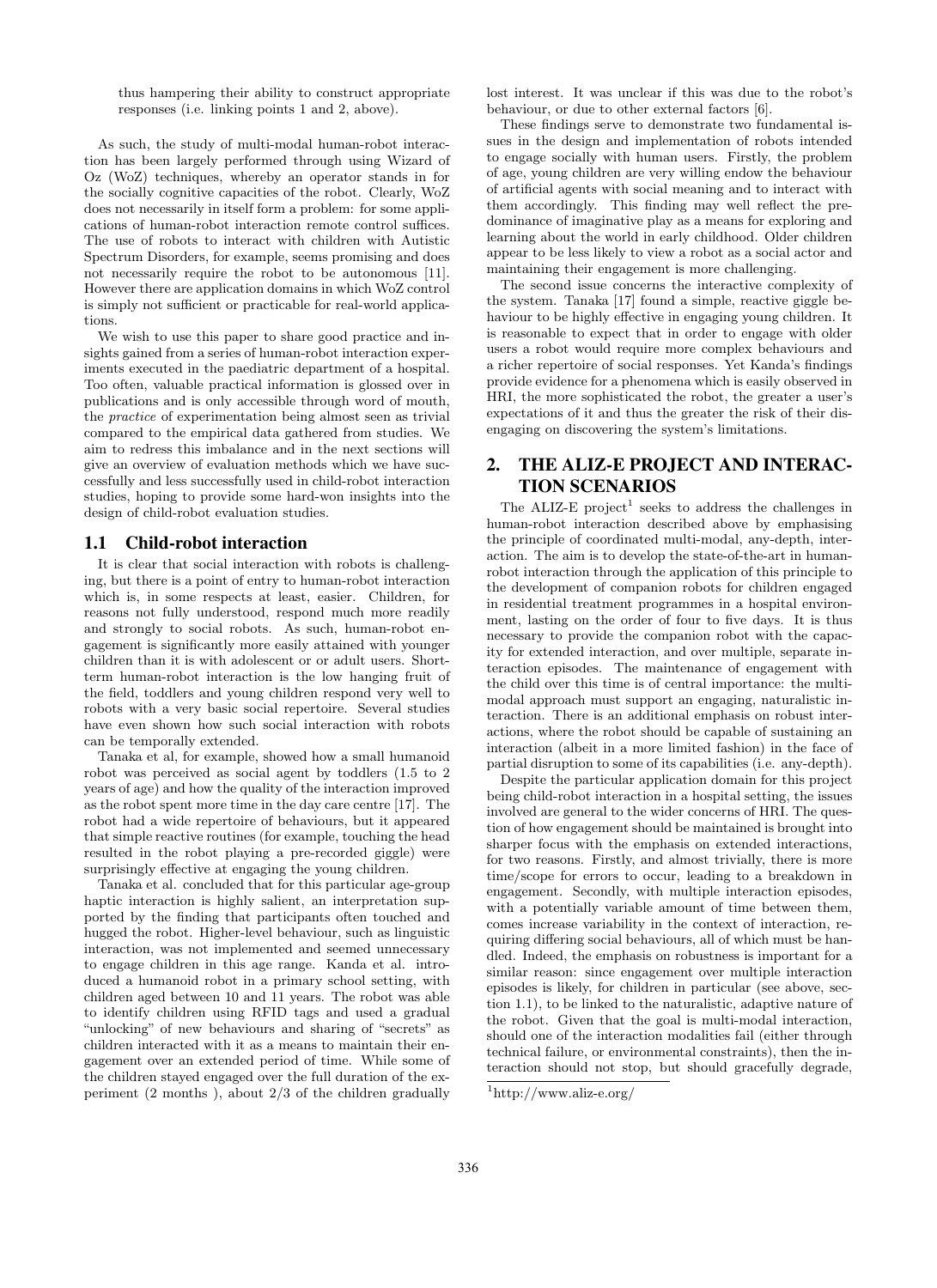and rely on the remaining modalities. This must therefore be a general goal of human-robot interaction: if a robot in a noisy room cannot maintain even a rudimentary social interaction because the speech recognition system is impaired by transient environmental conditions, the robustness requirement is not addressed (with similar scenarios for other modalities).

The ALIZ-E project approaches these problems in an iteratively defined interaction scenario methodology, where a companion robot is designed to interact with a child in different social contexts, using a variety of multi-modal competencies [2]. The following section describes a number of these. In so doing, valuable lessons can be learned regarding the use of social techniques and of multiple modalities in the maintenance of engagement with real children: problems that may be glossed over in simulation studies are, in this context, brutally exposed.

The target group for the ALIZ-E project are diabetic children in the 8-10 years age range. The project aims to develop companion robots able to engage child users and support them in learning about and managing their metabolic condition. Thus a set of interaction scenarios were designed to provide structure for the implementation and evaluation of encounters between robot and child. The following scenarios were developed as a means to assess our progress towards this aim.

# 2.1 The Dance scenario

One of the desirable outcomes of interaction with the robot is that child users should be encouraged to be physically active as a means to manage weight (an important issue in diabetes care) and to support general health. Physical education also supports the acquisition and development of motor skills. The development of such skills may be influential in fostering a child's interest in a broader range physical activities, thus and more importantly, in a healthy lifestyle [1, 10]. For these reasons, it is fundamental to ensure adequate motor skill development during childhood.

Dance is a physical activity that not only promotes the development of motor skills, but also allows the acquisition of other important attainments such as social compentence (cooperation, leadership, communication, awareness of others, sense of belonging), emotional expression and creativity [14]. Current state-of-the-art humanoid robots, such as the NAO robot used in this project, are physically embodied agents capable of relatively complex patterns of movement such as dancing. These behaviours have the capacity to engage human users, particularly children: a dancing game was thus chosen as an interaction scenario [13].

#### *Social components of the Dance scenario.*

The scenario was constructed around the use of social-cues to encourage the child to participate and foster the formation of a temporally extensible social bond between child and robot. Robot dancers have been proposed previously (eg. [16, 18, 8]). However these approaches have focused on individual aspects of dance, such as rhythm, entertainment or the level of interaction. The main motivation here is to advance the study of child-robot social interaction, however we also aim at promoting the development of physical skills based on each individual child's capabilities.

To increase familiarity with the user during the overall interaction the robot refers to the user by her name from time to time. This information is given a priori to the robot. Regarding the user's feedback, it is manually typed in through the WoZ. Both positive (e.g. "Nice!") and negative (though positively valenced, e.g. "That was close! Can you repeat it?", with a maximum of three failures before another move is proposed) verbal feedback is provided to the child throughout the interaction session.

The dance activity was designed to involve three consecutive stages, each with a specific functional and social component: introduction, exploration, and dance. The child had the opportunity to halt the interaction at any point in this scheme.

1. Introduction: the robot greets the child and shows a sample dance. From the task performance perspective the goal is to exhibit the robot's motor capabilities to the user and to draw her attention to the task. From the social perspective the primary aim is to enjoin the child to participate in the activity (i.e. to dance together with the robot). This is achieved through three steps: initiate interaction (greeting), motivate (showing dance) and establish engagement (dancing together until the user elects to stop).

2. Exploration: at this point the child has agreed to begin the activity. The robot shows various different moves, one a time, to assess the child's capability to perform the various movements. As the robot executes a motion, it asks the child to execute it as well. This process is repeated, for each movement until an evaluation of the child's performance is obtained. Currently a WoZ is in charge of the evaluation. Based on this assessment the robot either proposes a new motion, if the evaluation was positive, or repeats the same motion, if the evaluation was negative. Three consecutive failures for a given motion are allowed before a new movement is automatically introduced.

The child is encouraged and supported in continuing to dance through the robot's adaptation of the game to suit her abilities, thus fulfilling the general aim of encouraging physical activity in the user. From the social perspective the challenge here is to maintain the user's engagement with the robot and hence the task. The social aspect requires careful handling of the evaluation process so as not to discourage the user with negative feedback. Thus, all evaluation feedback is designed to be positively valenced. Three main sources of feedback are given: move description (a brief description of the motion being performed), evaluation outcome and motivational feedback ("Go ahead", "You can do it!") to encourage the user to keep trying the moves.

Because we are interested in long-term interactions, the set of moves performed are stored after each session. In terms of task performance this affects the selection of moves: thus subsequent sessions are based on the outcomes of previous interactions in order to gradually increase the complexity of the moves proposed to the user while still taking account of her individual abilities. The feedback given to the user also varies based on the history of interaction. Hence, if a movement demonstrated previously is proposed again, the robot can address the user making reference to that earlier experience (e.g. "Remember this move? Let's try it again!").

3. Dance: the robot creates a sequence of moves for the dance using only those successfully performed in the previous stage. The sequence is performed along with music as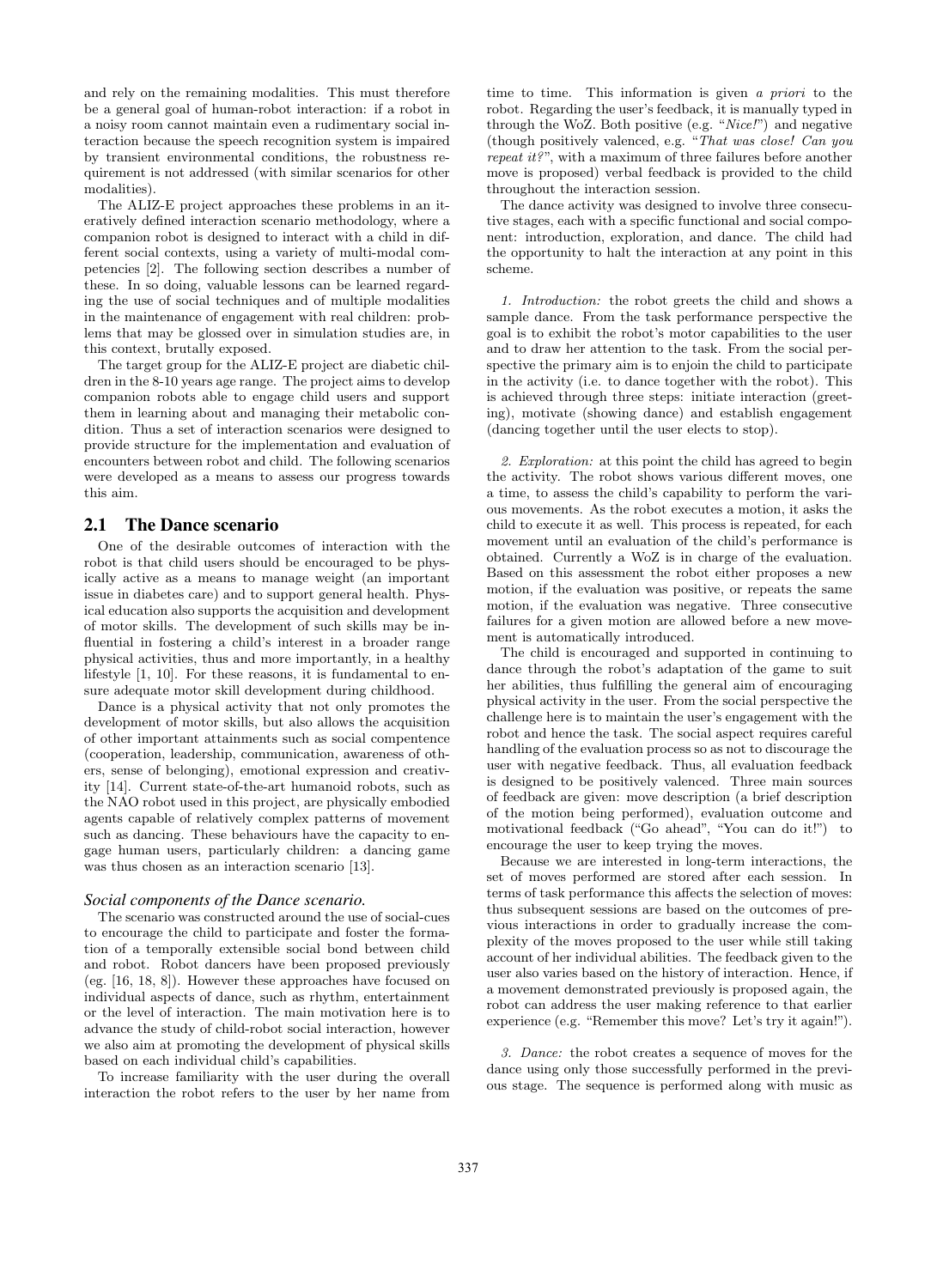

Figure 1: Child performing a motion with the robot during a dance session.

many times as the user desires (figure 1). Once the user decides to end the interaction, the robot thanks the user and the dance session ends. This stage of the session was found to be the most rewarding for the user and this was reflected in the greater levels of child-robot engagement.

# 2.2 'Simon Says' scenario

The Simon Game scenario is based on the "Simon Says" game in which players must do what 'Simon' tells them to do whenever asked with a phrase beginning with "Simon says". Thus the the player designated as Simon gives the directive "Simon says jump", the players must jump (those that do not that do not are eliminated). For the purposes of this interaction scenario the game was adapted to be played by two players (robot and child) and only arm movements were used, to ensure that the robot could perform all the moves adequately [4]. The game was further modified to include a memory component for the child such that the robot would demonstrate a move with one of its arms (left/right up, left- /right down) and the child had to copy this move and add another one. Next the robot repeated the moves from the child and added another one, up to a maximum of 5 movements. After this a new series began where the child started with the first move. In the case of an error a new series started.

When the robot moved its right arm up it was expected that the child should mirror the action. This was supported by the robot giving verbal descriptions of the moves that the child should make to mirror its actions (e.g. when putting its right arm up the robot would say "left up" to indicate the movement required from the child). The game was subsequently further adapted to incorporate simple mathematical exercises as a means to support the acquisition of competence in arithmetic which is a key skill for children with diabetes (e.g. for counting carbohydrates and measuring insulin).

#### *Social components of the 'Simon Says' scenario.*

The main focus of the Simon Game was to create an entertaining structure for interaction and to enhance companionship through shared activity, through the coordinated use of multiple modalities. The speech output of the robot was designed to support this. For instance the robot would explain

that she and the child were secret agents that needed to learn a sign language and that after finishing a level they would be closer this shared goal. The complexity of the movements was incrementally increased, i.e. making it more challenging based on child performance, was envisaged to aid in the maintenance of engagement and motivation, which are proposed to be essential elements in making an activity enjoyable for the user. The general theme of the dialogue was motivational: the child was encouraged to go on and when she made an error the robot encouraged her to try again. In one experiment we included an additional manipulation providing different dialogues to children rated as extrovert and introvert in a pre-test evaluation. Previous research has shown that different forms of verbal encouragement are effective (e.g. "you can do better" vs. "I really believe you can do this") [12]. No significant difference between groups was observed in this experiment, however in future implementations we plan to adapt the dialogue component further to reflect the speech style of the child, as a additional means to foster feelings of companionship [7].

# 2.3 Quiz scenario

In this interaction scenario the robot played quiz master with the child answering the questions. The questions were all multiple choice and related to health, with the goal of supporting the educational goal of the child in the hospital [7]. In the case that the child answered incorrectly she was given another turn, if the question was answered incorrectly a second time the robot provided the correct answer and a new question. After each correct answer the child received a point.

#### *Social components of the Quiz.*

The main focus of the quiz was educational but again using a game format to motivate the child and foster feelings of social engagement with the robot thus supporting sustained interaction. This scenario was primarily aimed at testing the capacity of a companion robot to provide support to a child in learning about their medical condition. The feedback given to the child after an incorrect answer was designed to have a positive valance and verbal feedback was provided after each answer provided by the child, regardless of whether its was correct or incorrect in order to facilitate the individual learning process. In future implementations we would like to increase the element of joint activity by changing the arrangement from robot as quiz master to a trivial pursuit setup in which both child and robot alternate in the quiz master role and they compete for the best score.

# 3. LESSONS LEARNED

Testing human-robot interaction in a hospital setting with young patients is certainly no trivial undertaking. There are several obstacles to be overcome and a number of issues that must be carefully considered, both during the design and the execution of possible experiments. In this section we try to provide a comprehensive summary of these aspects, based on experience gained in the ALIZ-E project, during testing of first year prototypes in the paediatric department of the San Raffaele Hospital, in Milan.

# 3.1 Legal and administrative issues

One important consideration for HRI experimentation is the regulation of new technologies in institutional settings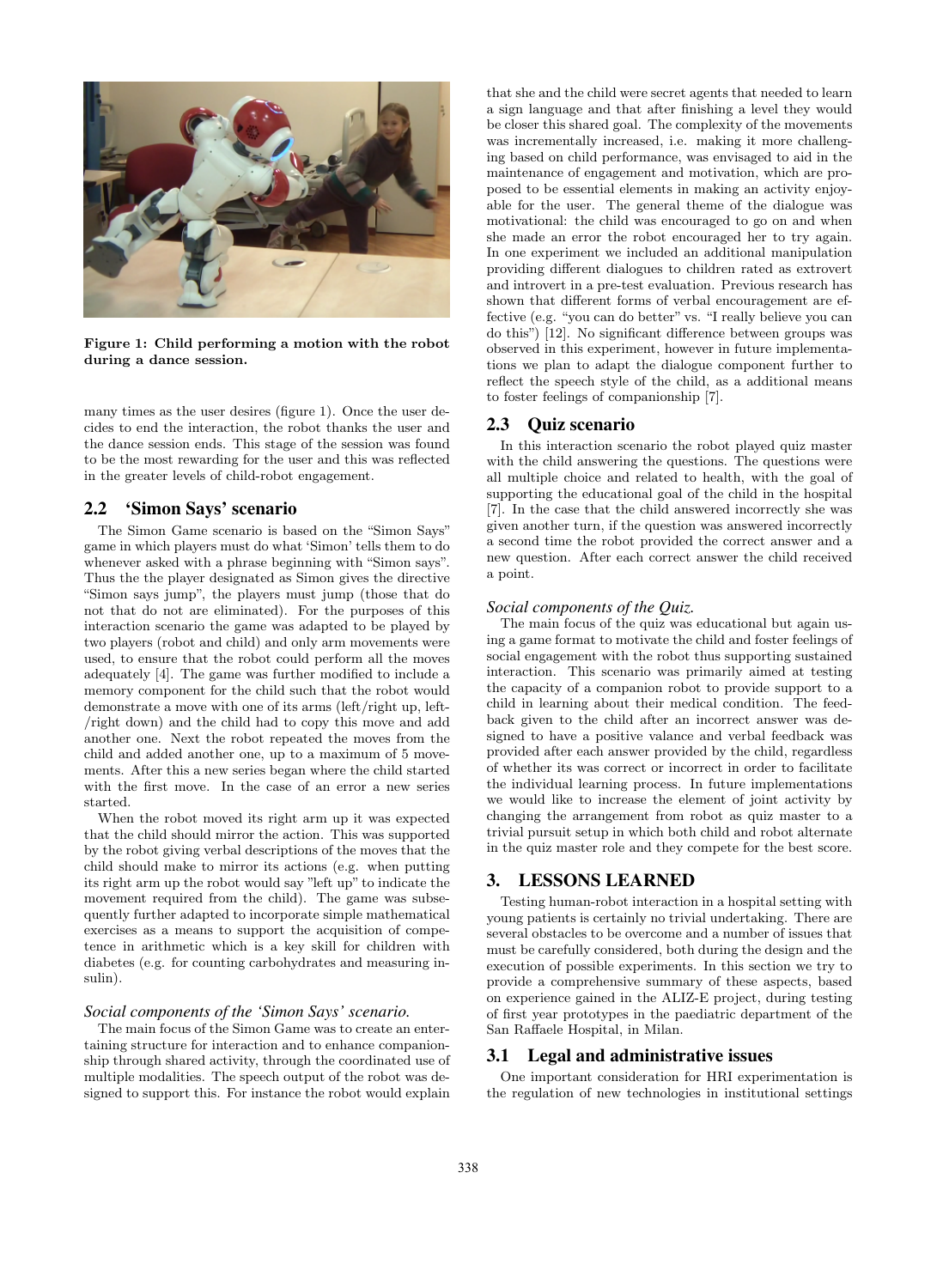such as hospitals. These regulations vary between settings and across Europe but certain constraints apply almost universally. One such relates to  $CE<sup>2</sup>$  marking of devices. Problems arise for the experimenter when prototypes are used with modifications of the original hardware or software which effectively invalidate any CE mark the product may have. Introducing non-certified devices that can come in contact with end-users (patients) in an hospital environment (for example) is a major issue and in this case the prototype must be exhaustively documented and additional electromagnetic and mechanical tests may be required before local ethical approval can be obtained.

Another issue concerns confidentiality. When experimenting with participants drawn from this population two issue arise 1)participants are minors and 2) participants are patients. It is thus crucial that data are collected in compliance with existing confidentiality procedures, and that data collection is limited to the information strictly necessary for the experimental hypothesis under test. Particular issues can arise with the collection of audio/video data, but also in case of collection of sensitive patient information which the experimenters may wish to share with other research institutes, for example in multi-centre studies. An additional issue can arise through the use of sub-symbolic network architectures for instance as used in ALIZ-E for implementation of memory system functionality [3]. Clearly there is a requirement for experimenters to be fully cognisant of the confidentiality requirements of the all the institutions involved plus any relevant legislation and to have robust procedures for anonymising their data.

# 3.2 The experimental environment

The studies described here were carried out in a hospital setting which presents some additional challenges to the experimenter, while the majority of these problems are present to some extent in all institutional settings (e.g. schools and day-care facilities). There are some aspects of the hospital environment which are more or less unique, for example the fact that hospitalization is very often unavoidably traumatic, and the patient may have to undergo intrusive or painful procedures administered by unfamiliar adults. For diabetic children (the focus group for ALIZ-E), hospital also means an intensive regime of dietary control, blood sugar monitoring and insulin administration. All of these factors render the hospital environment a particularly challenging one in which to implement and test social engagement. On the other hand, if the particularly stringent requirements for setting up non-trivial levels of social interaction between child and robot can be met in a hospital setting then this provides a very strong indication of the efficacy and robustness of the approach taken.

One important issue in designing studies with children and robots concerns the setting for the experiment, finding a neutral space (i.e. in hospital avoiding areas associated with treatment or other potentially traumatic events). The appearance of the room, of the robot and even the experimenters needs careful control in order to avoid biasing the child's initial impressions and expectations of the interaction. Clearly the ideal is to create a friendly environment in which the child can feel comfortable, however these effort must necessarily be balanced against technical requirements of the interaction (e.g. neutral background colours to support the functioning of vision systems on the robot, minimising extraneous noise to support speech processing and so on) It is certainly valuable for experimenters to distinguish themselves as far as possible from medical staff adopting a casual style of dress to avoid possibly stressful associations with medical staff.

Another key aspect of experimentation which is particularly emphasised in the hospital setting is the recruitment of participants for the experiments. In-patients have a schedule of procedures during the day which is very dynamic and dependent on factors which are hard to predict (e.g., availability of X-Ray machines, magnetic resonance, surgery theatres, etc.). In addition, medical personnel will discharge patients as soon as they are deemed fit enough to return home, these decisions often cannot be predicted in advance and this cannot easily be predicted in advance. Thus suitable participants who have agreed to take part may be discharged from hospital before testing can take place and this is another factor which experimenters must take into account when scheduling periods of experimentation with clinical populations.

A further, important factor, is the requirement for experimenters to liaise with the persons responsible for a child's care in order to fully assess their suitability for the study, in a hospital this may entail discussions with not just doctors and nurses but also psychologists and other therapists. In the experiments at San Raffaele Hospital, many apparently eligible children had to be excluded from the study for reasons other than their primary medical condition. This factor can introduce significant delays into the running of experiments and while a particular issue in hospital based studies can also be relevant in schools and other institutional settings.

# 3.3 Working with children

Conducting studies involving child participants places significant constraints on the experimenter. In the context of HRI, younger children are generally very willing to view the robot as more than a simple mechanical object (readily anthropomorphising artefacts [19]). As has been previously demonstrated [9], children have the tendency to attribute human characteristics and behaviors to robots (at least to anthropomorphic robots). For this reason, where the aim of the experiment is to foster social interaction between robot and child, it is important that the procedure for introducing the robot to the child should take this into account. For example, the naming of the robot and the way in which it is first presented to the child can have a profound impact on the way in which it subsequently perceived and the 'believability' of the interactions. Older children may attribute social capacities less readily to a robot, making it all the more important that the initial encounter between robot and participant is carefully managed. Of particular importance are behavioural expectations such as contingent responding and behavioural robustness (e.g. not falling when walking) which if violated tend to significantly diminish the quality of subsequent interaction.

The briefing of the child plays an important role and should if possible prepare the child for potential problems in the robot's behaviour, for instance if it stops moving or runs out of battery power. Ideally these issues should be dealt with with an explanation from the robot itself but it

 $2$ Conformitè Europèenne: declaration of product conformity to the relevant European directives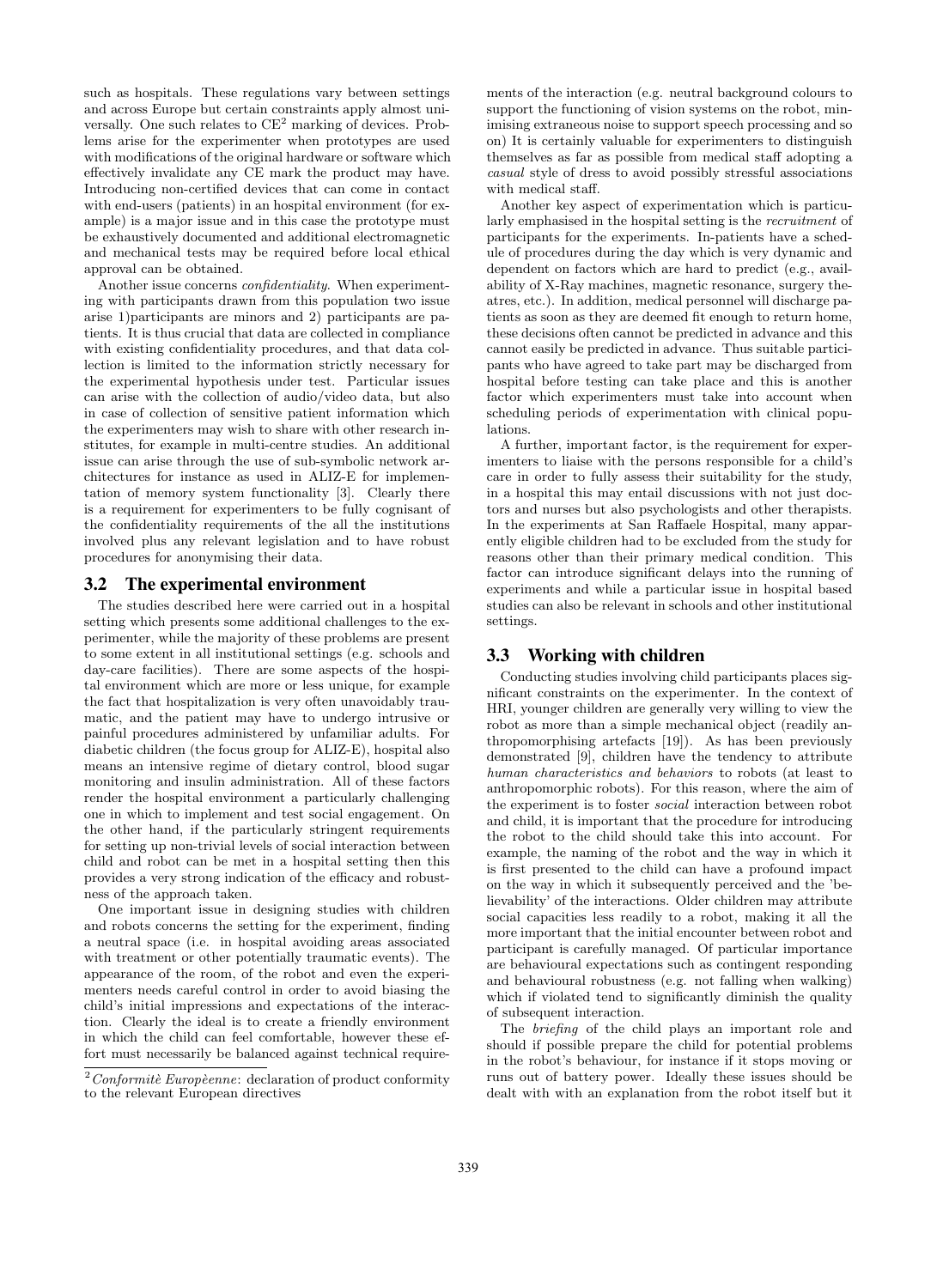is also helpful if the child is given some indication of such possibilities in advance so as to avoid leaving the participant unsure as to what they should do in such a situation. In the current series of experiments an adult was present ion the room throughout and was able to mediate the interaction in the case of mechanical and or software problems. This person did not interact with the child or the robot during the experiment, but was present solely to intervene in the event of a technical problem, The adult chaperone was instructed to pretend not to be following the interaction (being seated at a desk out of the child's sight-line and apparently doing some paperwork) so as to allow the child to respond as spontaneously as possible. The number of times the participant referred to the adult in the room (with speech, or with glances, etc.) for clarification during the scenario was also taken as an additional metric for assessing the quality of interaction with a greater number of clarification gestures from the child taken as an indicator of reduced engagement. As a further means to support the child in feeling comfortable in the experimental set up she was invited to participate, briefed and accompanied in the experiment by the same person. Clearly there is a risk that the presence of this 'known' adult might introduce some unspecified bias in the child's response to interaction with the robot. However, in this context, with a specific aim of fostering social interaction, we considered it more important to ensure that the child was at ease than to adhere to the strictest tenets of empirical protocol. This is another area where a tradeoff must be devised between the requirements for setting up and maintaining an interaction and the necessity for experimental rigour.

The debriefing is also an important aspect of the protocol. It is very likely that experimenters will need children to fill in questionnaires as a means to assess their experience of an interaction. In a our hospital based experiments this did not prove to be a major issue as patients are well used to filling forms and answering questions. In some cases this was even taken by participants as an enjoyable extension, somehow, of their experience with the robot. these effect might be explained by the fact that very often in hospital children are quite bored and welcome any variation of the usual daily routine.

Clearly, a simple "Thanks and goodbye" is not appropriate for terminating an experiment with child participants. It is important, if possible, provide some follow-up activity to remind the child of the experience and allow them to express any subsequent reactions to it. One example of this follow-up procedure, that was used in conjunction with the experiments described here, is the creation of comics with the robot as subject, that can be left with the children and used as a basis for talking about the experience subsequently. Simple certificates showing an image of the robot and some expression of official thanks were also found to be a useful way to demonstrate appreciation for the child's contribution in taking part. Interestingly, some children asked if there is a website where they can follow the development of the robot.

## 3.4 Planning the interaction

The design of the interaction itself requires additional care if the experiment involves children. We noticed that, while with an adult if the robot suddenly stops participating in the interaction (e.g., through a technical failure, falling over, or some other error), is not a major issue, child participants

are quite disappointed by such 'breaks' in the flow of their joint activity. This implies that it is very important, when dealing with children, to have very robust code, that the robot must be mechanically reliable, and that the interaction scenario must be tested exhaustively. Furthermore the experimenter, should be aware mind that children are relatively unpredictable in their reactions, so it is important to stress test the robot with unexpected actions as much as possible in the lab environment, before going on with field experiments.

Another implication is that the robot (or the experimenter, especially in interactions using the Wizard of Oz) should have a *backup strategy* to finish the experiment earlier than planned in case of a technical failure. Often in these cases the data for that trial is automatically invalidated. However the backup strategy can still form a useful part of the protocol, permitting a degree of graceful degradation which might still generate some qualitative data from observation of the participant's response to the back-up strategy for mechanical or software failure. Strategies can even be varied for different experimental groups. For example when studying child-robot engagement, in the case of low battery participants in the experimental group might hear the robot say:

> R: 'I'm sorry, I was really having fun, but now my battery is too low and I should rest '

while participants in the control group might hear:

#### R: 'Out of battery'

Clearly it is also important that the interaction should be as natural as possible, and that the robot should at least follow basic social conventions. Greetings, a personal introduction and a request for some basic details of the other person (e.g., "Hello, my name is R2D2, what's your name?") are minimal requirements for initiating an interaction. Furthermore, even though the experimenter has already explained what will happen beforehand to the child, it is still important that the robot is very clear in guiding the interaction, telling to the child what to do and when. Also the closing dialogue should be carefully designed, thanking the child for the fun they had together and hoping to meet again soon, etc. Of these requirements must also be adapted to suit the particular characteristics of the experimental protocol under evaluation. The robot should also have a routine available for situations where the child chooses to end the interaction sooner than expected, the child has the option to stop the interaction at any time, and if he decides to do so, the robot should respond appropriately to the situation (or the WoZ provide it) and have a "gentle stop" strategy, again thanking the child, so as to ensure the participant does not feel she has done something wrong in choosing to withdraw.

Another element we found to be useful in making the interaction happen more naturally is the use of additional behaviors, not directly related to the experiment or interaction itself (and that of course will not influence its result), but that can be useful to support the credibility of the robot as something which is "living". An example is to implement a fake "breathing" behavior, which is constantly executed by the robot in parallel with other routines. Another example is to avoid the "statue" effect, making the robot move, continuously, albeit very slightly. Additional behaviors can also be inserted into verbal interaction, for example provid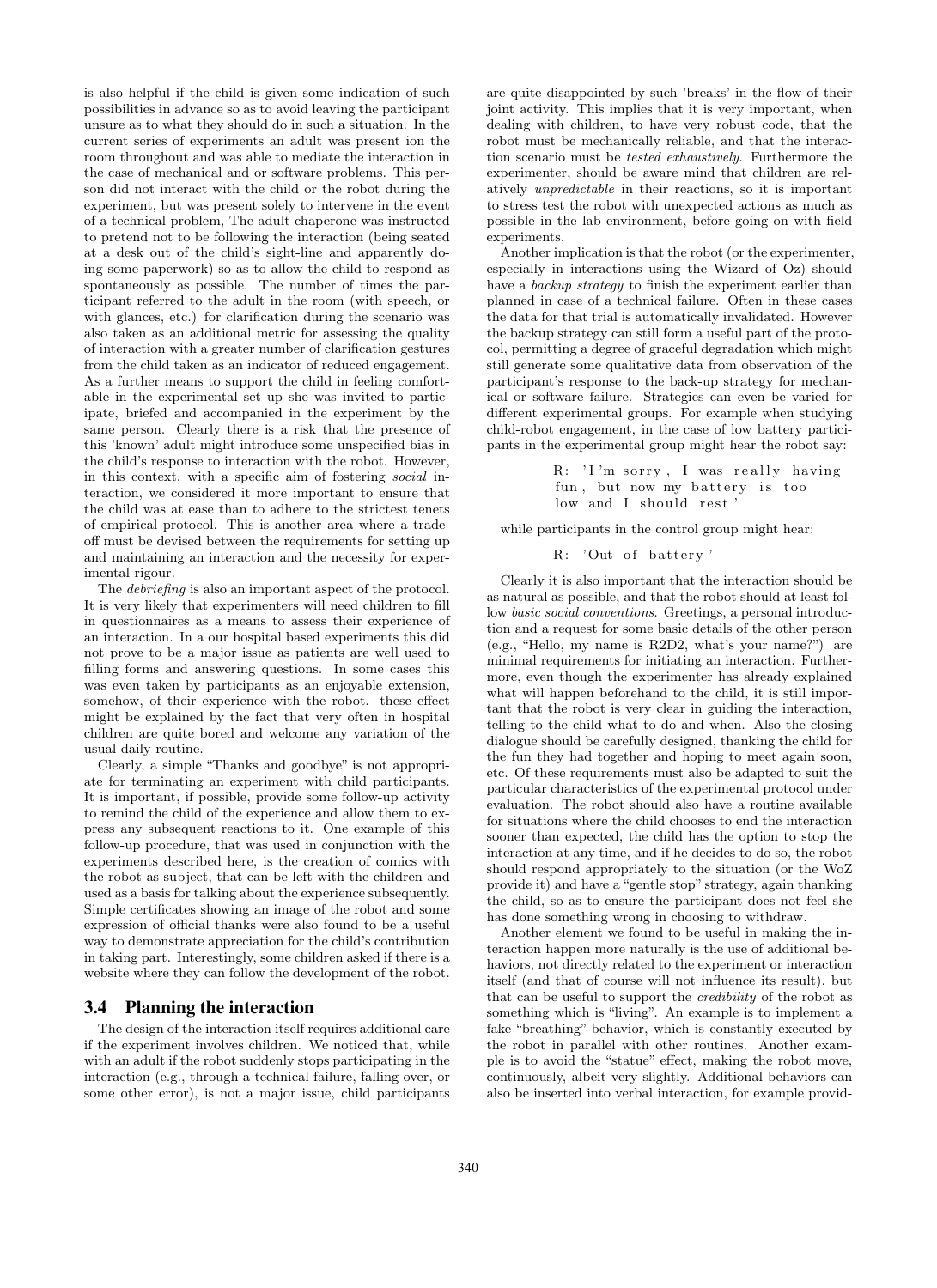ing variability in the possible answers, or commenting now and then on what's been said, and asking specific questions related to what's happening and so on).

A final remark for experimenters, when dealing with children, regards the understandable desire to make the child happy. When an experimenter notices that a participant appears to be bored, especially during Wizarded interactions, there is strong temptation to somehow "fix the situation" (e.g., making the robot say something, etc.). While it is clearly appropriate in some cases to interrupt the actual experiment (e.g., if the child is becoming particularly anxious, or unhappy), it is important to maintain the designed protocols, as additional interventions will adversely influence the study by introducing biases that will invalidate the results.

# 4. PLAYFUL DESIGN

The observations drawn from our experiences with implementing and child-robot interaction in a hospital setting centre on common themes reflecting the necessity for taking account of the special requirements of the participant group and the setting in which the encounter takes place. While some of the lessons learned reflect more or less standard considerations for experimental design some less obvious requirements become apparent through such experimentation "in the wild". One issue concerns the trade off between efforts to foster naturalistic interaction and the need for robust experimental paradigms for testing the efficacy of an approach to implementation.

When we set out to create scenarios for believable robotchild interaction most often we envisage some notion of play as the basis for the encounter. Thus the robot is endowed with routines which allow it to initiate or participate in games which provide a structure for interaction with a child. There is a difficulty with this approach in that play, is in itself ill-defined, there is a clear common-sense notion of what it is to engage in play but the characteristics that define playful activity as such, are less well-specified. Huizinga characterises play as being distinct from the constraints of 'normal' behaviour and of reality [5]. In this view, the fundamental essence of play is its freedom to subvert norms for action and interaction. Thus in play, a child can designate a banana to stand-in for a telephone and can take the role of parent giving her mother the role of child.

However, when we set out to design and experiment with child-robot interactions we construct scenarios which afford the application of metrics for measuring quality of engagement between interactants and to test the effects of various manipulations. In the ALIZ-E project we have used games (such as "Simon Says") as the basis for evaluation scenarios. However, it has become clear from these experiments that the highly structured format of such scenarios can easily inhibit engagement on the part of the child participant. In this sense we found that less really can be more in child robot interaction.

As an illustrative example, we found that during the dance game, due to the mechanical requirements of the dance steps sometimes led to the robot being oriented away from the child part-way through the interaction. As a stop-gap measure, during the piloting phase, the robot was given a routine in which it would call on the experimenter to 'help' it turn back to face the child. If the child was no longer in view the robot's speech generation system would output an utterance of the form "Hey [experimenter's name], could you help me turn around so that I can see [child's name] properly".

This utterance was found to be at least as effective in fostering engagement with the child as the games themselves. Like Tanaka's giggling robot [17], a spontaneous request for help showed the robot as behaving in a socially contingent fashion (acting to regain a shared gaze space with an interaction partner) and as having some capacity to go beyond the constraints of the game scenario i.e. to take some action not directly involved in gameplay. Indeed, a similar effect is seen with children who interact with a spontaneously malfunctioning robotic artefact: engagement levels rise as the children are drawn into an interaction [15].

The 'request for help' example, though a seemingly trivial implementation detail which would never have come to our attention if the robot had been programmed to correct its own position from the outset, illustrates a more subtle point. In play based interactions, externally imposed structure, whether to ease the process of implementation or as a requirement of an experimental protocol can have the counterintuitive effect of inhibiting interaction depth. Simple reactive behaviours which allow a robot to behave in a socially contingent fashion and afford imaginative engagement on the part of the child participant can be considerably more effective in supporting engagement and long-term interaction than structured games and complex behavioural routines.

These observations serve to demonstrate that experimenting with children and robots requires careful thought, regardless of the setting. In the experiments described here a selection of interaction types are implemented with the robot taking varied roles (such as instructor, companion, and playmate) this allows more general observations to be drawn which are of relevance to a broad range of HRI applications.

# 5. ACKNOWLEDGMENTS

This work is supported by the EU Integrated Project ALIZ-E (FP7-ICT-248116).

## 6. ADDITIONAL AUTHORS

Tony Belpaeme (University of Plymouth, tony.belpaeme @plymouth.ac.uk); Alessio Giusti (Hospital San Raffaele, giusti.alessio@hsr.it); Clara Pozzi (Hospital San Raffaele, clara.pozzi@fastwebnet.it)

## 7. REFERENCES

- [1] Physical Education, The National Curriculum for England. http://curriculum.qcda.gov.uk.
- [2] P. Baxter, T. Belpaeme, L. Canamero, P. Cosi, Y. Demiris, V. Enescu, A. Hiolle, I. Kruijff-Korbayova, R. Looije, M. Nalin, M. Neerincx, G. Sommavilla, F. Tesser, and R. Wood. Long-Term Human-Robot Interaction with Young Users. In IEEE/ACM Human-Robot Interaction 2011 Conference (Robots with Children Workshop), 2011.
- [3] P. Baxter, R. Wood, T. Belpaeme, and M. Nalin. On memory systems for companion robots: Implementation methodologies and legal implications. In AISB Symposium on Human Memory for Artificial Agents. AISB, 2011.